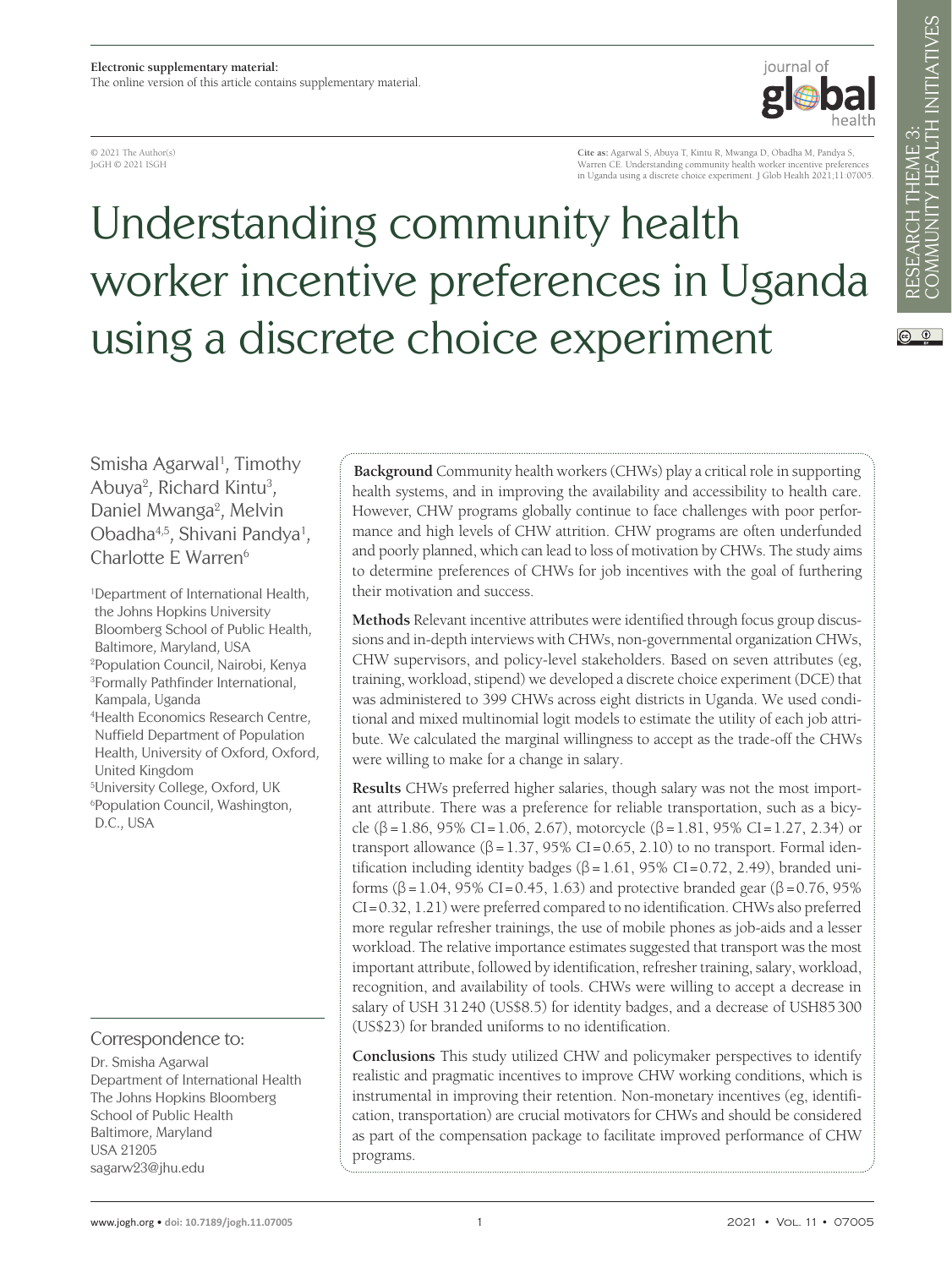Community health workers (CHWs) play an important role in addressing critical inequities in health care access and support the linkage of communities to health care services. They are often the first point of contact communities have with health systems [\[1\]](#page-8-0). In 2001, Uganda introduced their community health workforce, known as Village Health Teams (VHTs). VHTs are responsible for health promotion, health education, community mobilization for health service utilization, community case management and follow up, and the distribution of health commodities to support advancement of maternal and child health, as well as, more broadly, primary health care [[2\]](#page-8-1). As of 2015, over 179000 VHTs have been trained since the program's inception, and operate in all 112 districts in Uganda [\[2,](#page-8-1)[3](#page-8-2)]. The VHT program is supported by Uganda's Ministry of Health (MoH), as well as a number of non-governmental development organizations (eg, United Nations agencies, Pathfinder International, AMREF) financially and logistically [[2](#page-8-1)]. Non-governmental organizations (NGOs) also have their own CHWs, often known as community health promoters (CHPs), that provide support, education, and services to the community.

Uganda's VHT program has shown considerable successes, demonstrated by improvements in access to health services and health outcomes at the community level [[4](#page-8-3)[,5](#page-8-4)]. However, despite VHTs increasing the accessibility and availability of health care in Uganda, the program itself is facing high levels of attrition – similar to many CHW programs globally [[2,](#page-8-1)[4](#page-8-3)]. It is estimated that over 30% of VHTs have dropped out since inception and several continue to only be active during special campaigns [[4\]](#page-8-3). Although CHWs play an integral role in strengthening primary health care (PHC), CHW programs are often underfunded and poorly supported [[5\]](#page-8-4). Heavy workloads (often exacerbated by those high attrition rates), poor supervisory and logistical support, lack of training and recognition, and inadequate compensation and incentive structures all serve to demotivate CHWs and detrimentally affect retention [\[1](#page-8-0),[4](#page-8-3)[-7](#page-9-0)]. In Uganda, VHTs are volunteers; they are not paid for their work, often having other jobs alongside their role as a VHT. VHTs may be given non-monetary incentives to motivate their work, with the hope that it will help improve their morale, performance, and retention. A recent assessment of the VHT program suggests that VHTs receive monetary incentives, through allowances for transportation and meals – but this was neither frequent nor consistent [\[2](#page-8-1)]. VHTs also receive non-monetary incentives in the form of branded clothing, protective gear (eg, raincoats, gumboots), transportation (eg, bicycle), but this too was neither frequent nor consistent [\[2](#page-8-1)]. Given the issues outlined above, it was recommended that the current-standing VHT strategy be reviewed and improved to better meet the needs of VHTs [\[4](#page-8-3)].

In response to the recommendations outlined in the *National Village Health Teams (VHT) Assessment in Uganda* report, Uganda's MoH introduced the plan for a policy roll-out that would create a new CHW cadre known as "Community Health Extension Workers" (CHEWs) [[8\]](#page-9-1). CHEWs, in contrast to VHTs, would be paid and work full-time but would have to meet stricter selection criteria [\[8](#page-9-1)]. This announcement raised alarms that it might serve to further demotivate and demoralize existing VHTs and create tension between CHEWs and VHTs. The selection criteria had an upper age limit of 35, which meant that there were many VHTs who would not be able to join this cadre, and the fact that CHEWs would be paid led to concerns about the willingness of VHTs to continue their work for free [[8\]](#page-9-1). Ultimately, although the CHEW policy did gain initial approval in January 2019, it was recalled shortly thereafter due to "human resource gaps" [\[9](#page-9-2)]. Given the concerns raised about the CHEW policy, and the value VHTs provide their communities and country in promoting health and providing services, it is important to identify ways to better support VHTs and ameliorate their working conditions through the provision of appropriate and realistic incentive packages, which can help improve their performance and further encourage retention [[1\]](#page-8-0).

Globally, the recent Astana Declaration has reemphasized the role of PHC and contribution of CHWs in advancing universal health coverage [[10\]](#page-9-3). As governments respond to this renewed wave of enthusiasm, it is necessary to address programmatic improvements in existing CHW programs. This study uses a discrete choice experiment (DCE) to elicit CHWs' preferences for incentives in Uganda. DCEs quantitatively assess and identify how much an individual values certain attributes under consideration by making them go through a series of hypothetical alternatives to assert their choice; it also allows a better understanding of the trade-offs individuals are willing to make between attributes [\[11\]](#page-9-4). DCEs have been widely used in health economics research, and more recently, among studies in low-and-middle-income countries to study incentive preferences of health workers [[11](#page-9-4)[-21](#page-9-5)]. In Uganda, a DCE was used with volunteer CHWs in family planning programs in 2011 to examine factors related to their motivation. The study identified recognition in form of t-shirts and badges, a mobile phone, and social prestige as some of the core elements associated with CHW motivation [[7](#page-9-0)[,15\]](#page-9-6). Given the ongoing debates on appropriate incentives for Uganda's national cadre of CHWs, this study is conducted with a variety of CHWs including VHTs and CHPs, with a larger sample size, and across several geographic areas in Uganda to identify current incentives preferences amongst CHWs.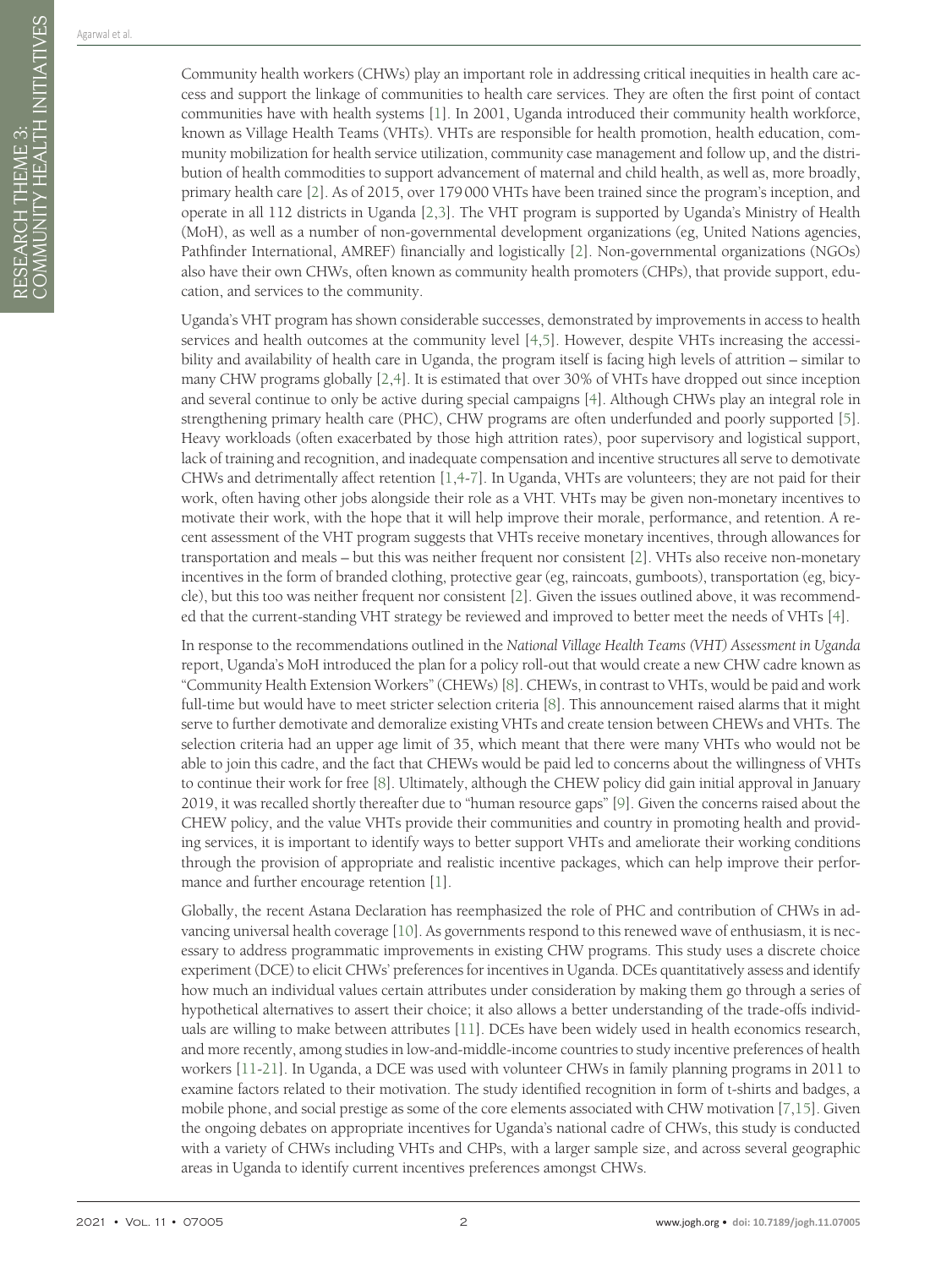# **METHODS**

The DCE study was conducted in two phases. *Phase 1* was geared at identifying relevant and actionable incentive attributes or characteristics. *Phase 2* involved a quantitative DCE survey with the CHWs to collect choice data, presenting them with a series of incentive choices with varying attribute levels. Good research practice guidelines were followed in conducting and reporting the DCE [[22\]](#page-9-7).

## Phase 1: Identification of attributes and levels

The first step in designing a DCE is identification of the key service attributes that are important to the target group [\[11](#page-9-4)]. To do this, we conducted a series of focus group discussions (FGDs) and in-depth interviews (IDIs) with CHWs, CHW supervisors, national- and policy-level stakeholders, and non-governmental organizations (NGOs) in Uganda's Lira, Mayuge, and Wakiso Districts in May 2019. The supervisory and policy-level stakeholders included Health Assistants, District Health Educators, Health-in-Charges, as well as representatives from Uganda's MoH, Makerere University's School of Public Health, BRAC, AMREF, and Living Goods. *Phase 1* had a total of 114 participants. Ten FGDs were conducted across the three districts (31 respondents in Lira, 29 in Mayuge, and 30 in Wakiso). Twenty-four IDIs, with five respondents in Lira, seven in Mayuge, five in Wakiso, and seven with national stakeholders were conducted. Participants were purposively selected, in collaboration with the district-level leadership. FGDs and IDIs were held by trained facilitators; FGD and IDI duration ranged from one to two hours and were held in the relevant local language(s), audio-recorded, and translated and transcribed into English.

The FGDs utilized a nominal group technique (NGT) to elicit and rank incentive attributes. The facilitator asked participants to think about the aspects of their jobs that are the most important to them. The attributes were listed on a white-board as they were shared one-by-one with the group until no new attributes were identified. Tally marks were placed against attributes based on the number of times they were stated to then identify 6-8 most important attributes. Definitions and understanding of the top-ranked attributes was discussed and clarified. Then, through discussion with the participants, attribute levels (eg, tiers of payment, or types of transportation) were identified. The interviews produced a list of seven attributes. This list of attributes and levels was reviewed with several national-level stakeholders for validation of whether these seemed relevant and practical from a policy and pragmatic standpoint. This process resulted in the list of attributes and levels presented in **[Table 1](#page-2-0)**.

| <b>LEVELS</b>                             | <b>DEFINITION</b>                                                                                                                                              |  |  |  |  |
|-------------------------------------------|----------------------------------------------------------------------------------------------------------------------------------------------------------------|--|--|--|--|
| 50000 USH (US\$13.50)/month               | Refers to the desired amount of monetary compensation pro-                                                                                                     |  |  |  |  |
| 100000 USH (US\$27.00)/month              |                                                                                                                                                                |  |  |  |  |
| 150000 USH (US\$40.50)/month              | vided to CHWs on a monthly basis.                                                                                                                              |  |  |  |  |
| Quarterly                                 |                                                                                                                                                                |  |  |  |  |
| Bi-annual                                 | Refers to regularity and consistency of trainings that occur<br>after the initial training provided to CHWs to support their<br>knowledge and skills-building. |  |  |  |  |
| Annual                                    |                                                                                                                                                                |  |  |  |  |
| Every two years                           |                                                                                                                                                                |  |  |  |  |
| Identity badges                           |                                                                                                                                                                |  |  |  |  |
| Branded uniforms (eg, T-shirts)           | Identification is ways in which CHWs can be identified by<br>the community and health care facilities.                                                         |  |  |  |  |
| Branded protective gear (eg, umbrella)    |                                                                                                                                                                |  |  |  |  |
| Paper job-aids/manuals only               | Refers to tools that CHWs can use to support their abili-<br>ty to work.                                                                                       |  |  |  |  |
| Work mobile phones with payment plan      |                                                                                                                                                                |  |  |  |  |
| Bicycle                                   | Refers to ways in which CHWs can travel to and from re-<br>quired locations (eg, communities, health care facilities, train-                                   |  |  |  |  |
| Motorcycle                                |                                                                                                                                                                |  |  |  |  |
| Transportation allowance                  | ing venues)                                                                                                                                                    |  |  |  |  |
| Membership in VHT club                    |                                                                                                                                                                |  |  |  |  |
| Low-interest credit for starting business | Refers to ways in which to best recognize CHWs for their<br>contributions and work.                                                                            |  |  |  |  |
| Priority health care for immediate family |                                                                                                                                                                |  |  |  |  |
| 4 hours a day / 2 days a week             | Refers to the amount of work that CHWs have.                                                                                                                   |  |  |  |  |
| 8 hours a day / 2 days a week             |                                                                                                                                                                |  |  |  |  |
| 4 hours a day / 4 days a week             |                                                                                                                                                                |  |  |  |  |
|                                           |                                                                                                                                                                |  |  |  |  |

<span id="page-2-0"></span>**Table 1.** Final set of attributes and levels

VHT – village health team, CHW – community health worker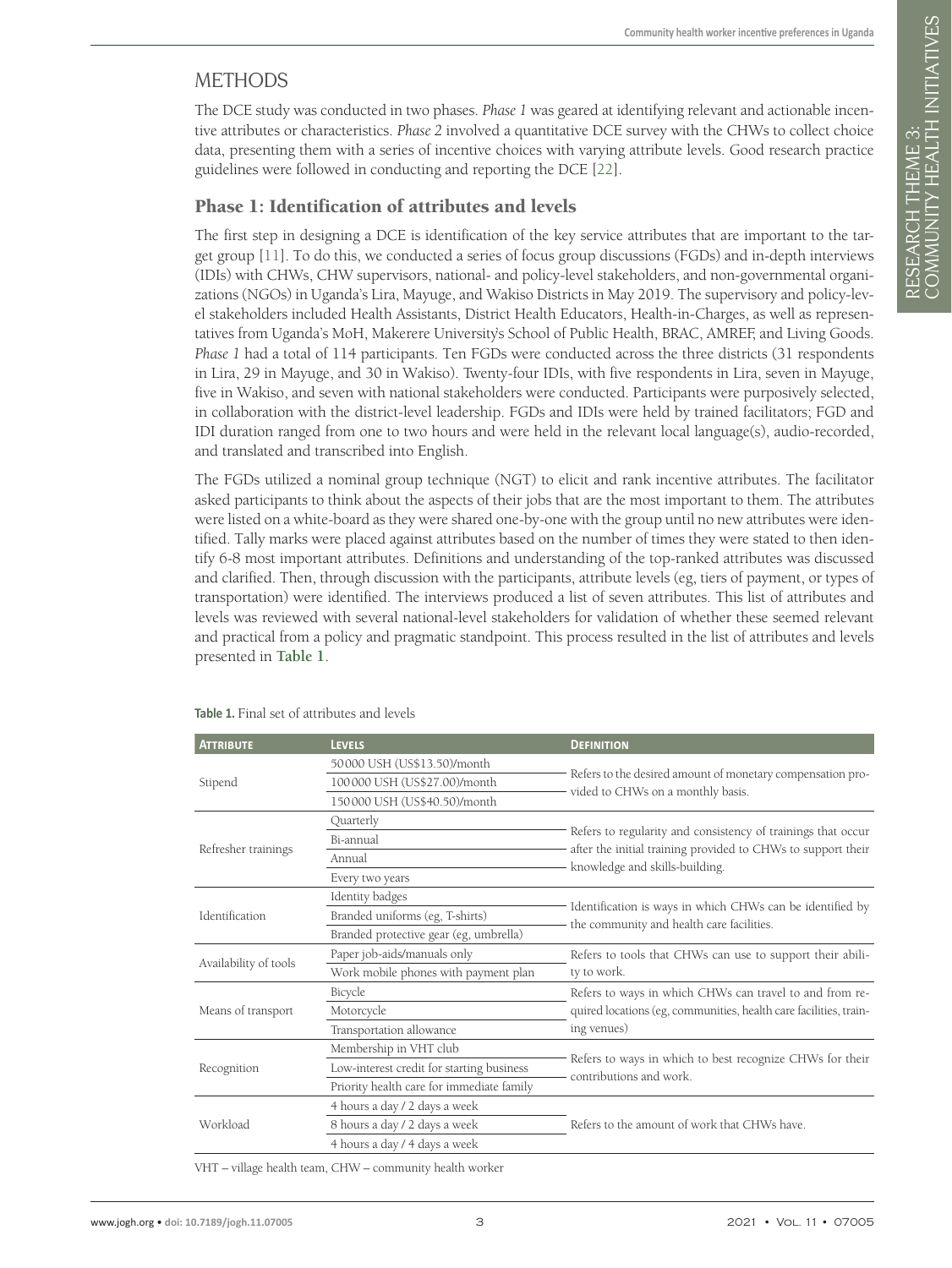RESEARCH THEME 3:

COMMUNITY HEALTH INITIATIVES

RESEARCH THEME 3:<br>COMMUNITY HEALTH INITIATIVES

## Experimental design and construction of choice sets

The choice sets were unlabeled, consisting of two incentive alternatives and an opt-out labelled "neither" (**[Ta](#page-3-0)[ble 2](#page-3-0)**). Full profiles were used, and respondents would be prompted to select the alternative they preferred. To minimize the number of choice sets to a number that can be pragmatically administered in a survey and reduce the cognitive burden on the respondent, we used a fractional factorial experimental design to generate 12 choice tasks [\[7](#page-9-0)]. A main effects orthogonal design was used where each attribute was statistically independent of each other and balanced (each level of the attribute occurred equally) using Sawtooth Software [\[23\]](#page-9-8). A dominant alternative was manually added to act as a rationality test to make it 13 choice sets [[11\]](#page-9-4).

| <b>ATTRIBUTES</b>                          | JOB A                                                         | <b>JOBB</b>                              | <b>NEITHER</b> |
|--------------------------------------------|---------------------------------------------------------------|------------------------------------------|----------------|
| Stipend                                    | 50000 USH (US\$13.50)/months                                  | 100000 USH (US\$27.00)/month             |                |
| Identification                             | Branded uniforms (eg, T-shirts, aprons, caps) Identity badges |                                          |                |
| Refresher Training                         | Refresher training every 2 years                              | Refresher training 2 times a year        |                |
| Availability of Tools                      | Paper job-aids/manuals                                        | Mobile phones with airtime for work only |                |
| Means of Transport                         | Transport allowance                                           | No transport                             |                |
| Recognition                                | Career progression (eg, training certificates)                | Membership of a CHW club/association     |                |
| Workload                                   | 4 hours a day for 2 days a week                               | 8 hours a day for 2 days a week          |                |
| Which alternative do you choose? YES OR NO |                                                               | YES OR NO                                | <b>NEITHER</b> |

<span id="page-3-0"></span>Table 2. Sample choice set presented to the community health workers in Phase 2 of the study

CHW – community health worker

#### Phase 2: DCE survey

To ensure that the *Phase 2* results captured preferences of CHWs working across a range of geographic settings and working conditions, eight districts were selected for fielding the *Phase 2* questionnaire: Lira, Mayuge, Wakiso, Ntungamo, Kabale, Arua, Kabarole, and Nakapiripirit [\(Figure 1\)](#page-3-1). These include peri-urban areas, mountainous hard-to-reach districts, pastoral areas with predominantly nomadic communities, areas with refugee and displaced populations, and areas with predominantly traditional communities. The *Phase 2* survey questionnaire included questions about respondent demographics, content and years of training as a CHW, socioeconomic

<span id="page-3-1"></span>

**Figure 1.** Districts where Phase 2 of the study was conducted. consistent with RUT [\[28](#page-9-13)]. Conditional log-

status, and current level and quality of supervision, and 13 choice sets [\[24\]](#page-9-9). The questionnaire was pretested and piloted with a subset of 20 respondents and changes made to the content and wording of the questions to account for any conceptual overlap and lack of clarity. The questionnaire was translated into eight languages and administered by a field team member fluent in the language, or along with a local leader fluent in the language. The questionnaire was implemented on Androids using ODK data collection software to 399 CHWs [\[24](#page-9-9)[,25](#page-9-10)]. Sample size estimation followed rule of thumb by Johnson and Orme [\[26](#page-9-11)] and can be found in the published study protocol [[27\]](#page-9-12). **[Table 2](#page-3-0)** presents an example of a choice set presented to the CHWs.

### Statistical analysis

 $\chi^2$  test was used to compare the categories for the descriptive statistics. Discrete choice models are based on the random utility theory (RUT). The marginal utilities were estimated using a conditional logit model as it is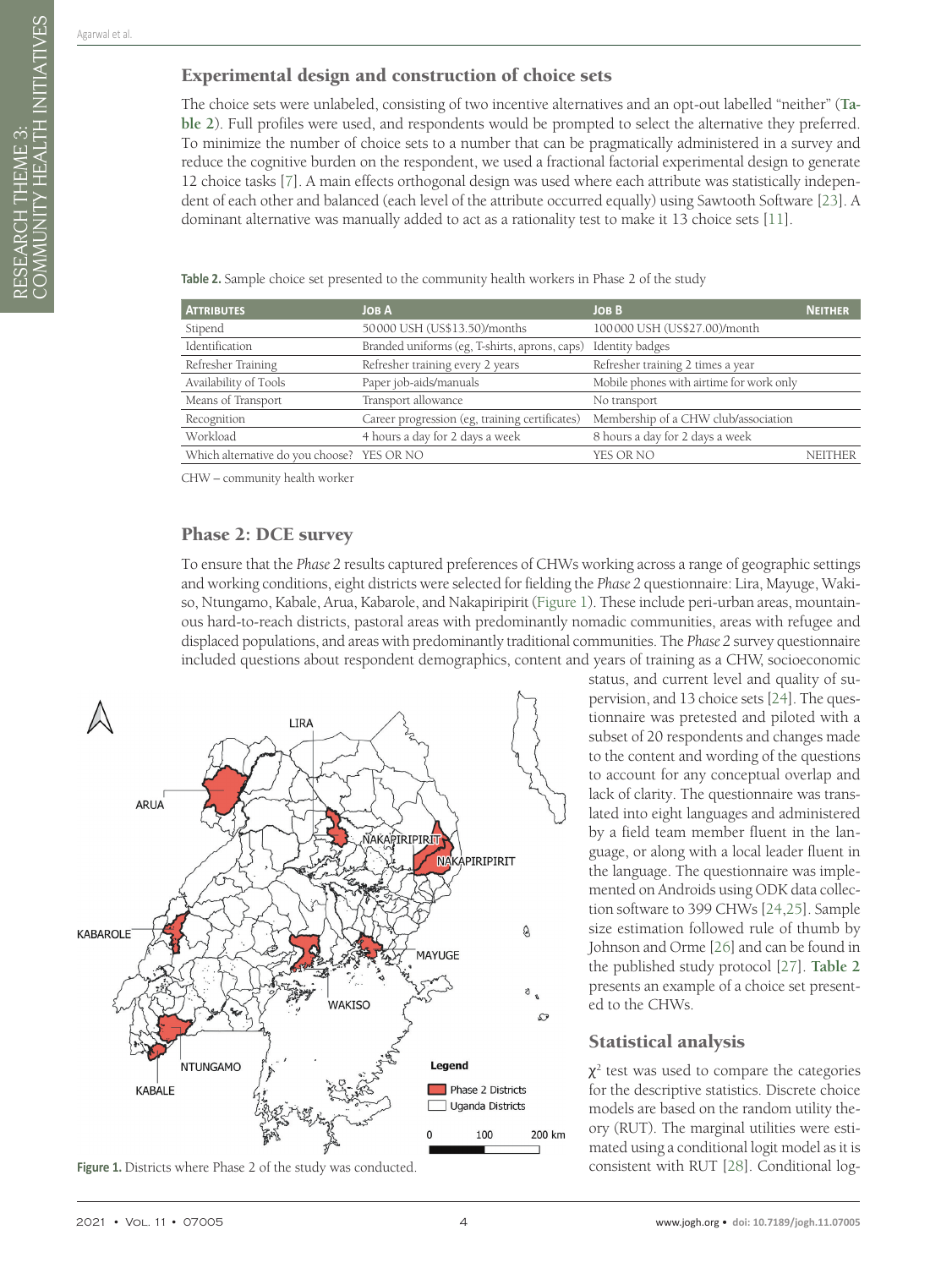it models estimate choices probabilities as a function of the attributes of the alternatives under consideration [\[28](#page-9-13)]. The utility function of the main effects conditional logit model was specified as follows:

 $U_{\mu\nu} = \beta_0 + \beta_1 \times$ Stipend<sub>ar</sub> +  $\beta_2 \times$  Training<sub>ar</sub> +  $\beta_3 \times$  Identification\_badges<sub>nit</sub> +  $\beta_4 \times$  Identification\_uniforms<sub>ar</sub> +  $\beta_5 \times$  Identification\_ *protective\_gear<sub>nit</sub>+β*<sub>*6*</sub>×*Tools<sub>nit</sub>+β*<sub>*7*</sub>×*Transport\_bicycle<sub>nit</sub>+β*<sub>*8*</sub>×*Transport\_allowance<sub>nit</sub>+β<sub><i>6*</sub>×*Transport\_mortorcycle<sub>nit</sub>+ β10*×*Recognition\_creditnjt+β11*×*Recognition\_health carenjt+β12*×*Recognition\_progressionnjt+β13*×*workloadnjt+*ε*njt,*

where  $U_{njt}$  was the utility a CHW *n* derived from selecting incentive alternative *j* in choice task *t*,  $\beta_o$  was the alternative specific constant for the opt-out,  $β_1$  to  $β_{13}$  were parameters to be estimated,  $ε_{njt}$  were error terms which were assumed to be independently and identically distributed following type-1 extreme value distribution. Stipend was a continuous variable and modelled linearly, training and workload were modelled linearly based on a preference for more regular training and lower workloads, and the remaining variables were dummy coded variables for the levels of identification, tools of trade, transport and recognition attributes.

The conditional logit model however assumes homogeneity of preferences and relies on the property of independence of irrelevant alternatives (IIA) holding, which might not be the case [[29\]](#page-9-14). A mixed multinomial logit (MMNL) was estimated as they relax restrictions due to IIA that are required for conditional logit models and permit modelling of repeated choices by the same individual, as in the case of this study [\[30](#page-9-15)]. The MMNL model is an extension of the standard conditional logit model that allows for attribute coefficients to be randomly distributed with a specified probability distribution such as normal, uniform, lognormal [\[30\]](#page-9-15). The MMNL utility function was similar to the conditional logit utility function above. All parameters were specified to be random and normally distributed except Stipend which was restricted to a lognormal distribution. We specified 500 Halton draws. The MMNL model resulted in means which represented preferences and standard deviations which captured preference heterogeneity.

The MMNL model means were used to calculate the relative importance CHWs placed on the incentive attributes. This was accomplished by taking the absolute value of the estimated means of the parameters of each attribute [[31\]](#page-9-16). This was multiplied by the difference between the highest and lowest values of the levels of the attributes. The resultant value was the maximum effect which we took it proportion in relation to the total for each attribute to compute the relative importance estimates [[31\]](#page-9-16).We computed the willingness to accept estimates by taking the ratio between the negative coefficient of the non-monetary attributes and the monetary one since all the parameters in the conditional logit model were fixed [[32\]](#page-10-0). The monetary attribute was monthly stipend and represented the amount of money the CHWs were willing to accept in Ugandan shillings. The delta method was used to estimate the confidence intervals.

Data analysis was conducted using Clogit, WTP, and Mixlogit commands on Stata 15.1 [\[33](#page-10-1),[34\]](#page-10-2).

## Ethical approval

The research protocol was approved by the Population Council's Institutional Review Board (PC IRB 872) and Makerere University College of Health Sciences' Institutional Review Board (Protocol 657).

# RESULTS

A total of 399 CHWs were interviewed in Phase 2 of the study. **[Table 3](#page-5-0)** presents the demographic characteristics of the CHW respondents. The average age of the CHWs was 44.5 years, they were 59% female, and about 70% had a secondary education or higher. The respondents comprised of 58% VHT only (government recognized cadre of workers), 14% community health promoters (CHP- supported by various NGOs), 11 percent of the respondents played a VHT supervisor role and 17 percent CHWs who were both VHTs and CHPs.

To understand the context further, the surveys assessed current practices and environments that support CHWs (**[Table 4](#page-5-1)**). Around 86% of CHWs walk to work, with the remaining 14% using a combination of bicycles, motorcycles, vehicles, and public transportation. About 30% of CHWs travel greater than an hour and 15% travel for more than 2 hours to get to the farthest households in their catchment area. The majority of CHW respondents (95.5%) indicated that they have received monetary compensation for their work. Sixty-three percent of those who received compensation reported primarily receiving it ad hoc (eg, during events); 22% reported receiving it quarterly. The types of non-monetary incentives received included trainings, health services, supplies for work, among others. Training is often considered an 'incentive' due to the transportation/ travel refunds provided or the opportunities for advancement that are linked with it.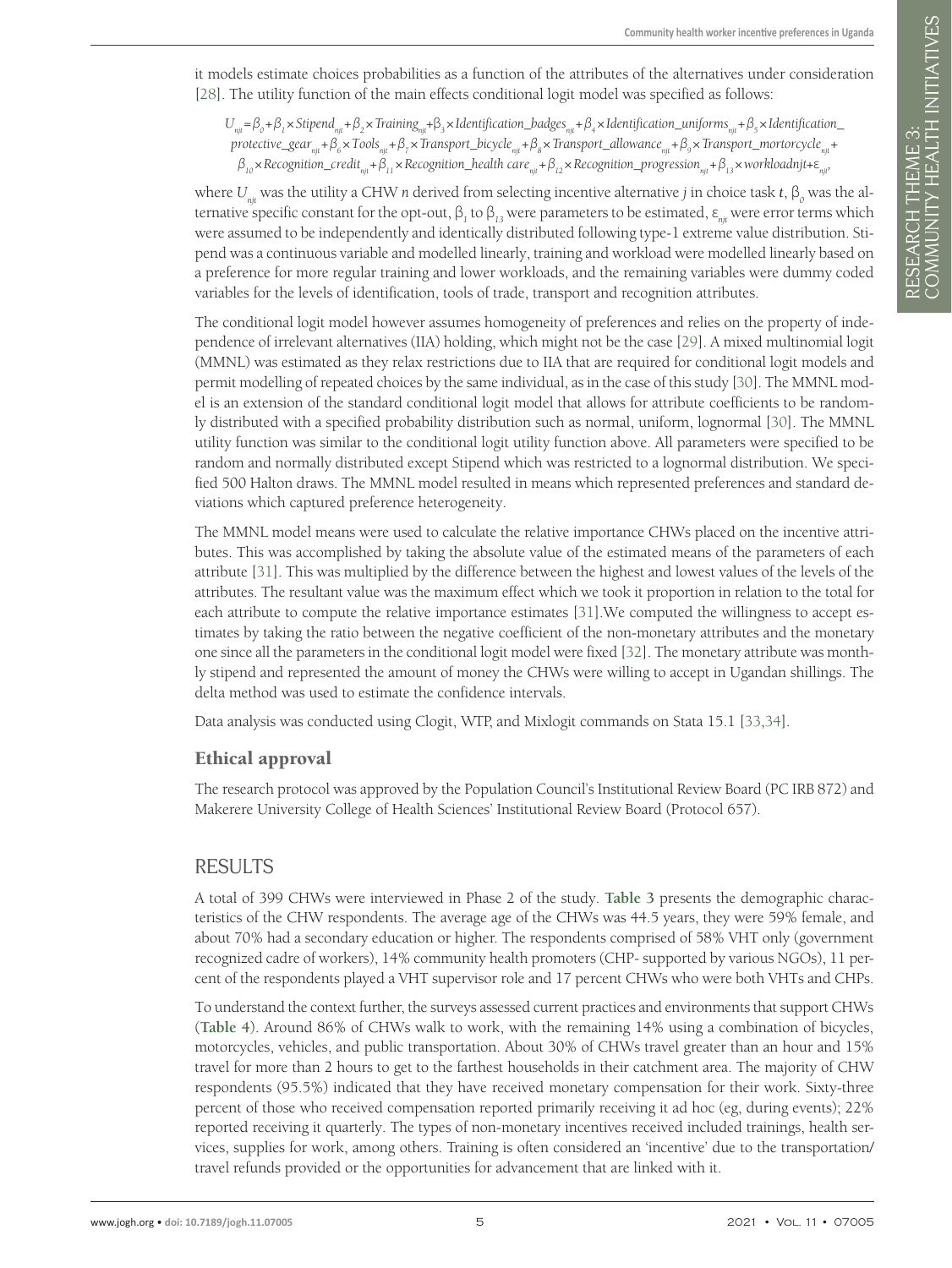| <b>RESPONDENT CHARACTERISTICS</b>         | $N = 399$      | %        |  |
|-------------------------------------------|----------------|----------|--|
| Age, mean years (SD)                      | 44.5(10.6)     |          |  |
| Sex $(\% )$                               |                |          |  |
| Male                                      | 164            | 41       |  |
| Female                                    | 235            | 59       |  |
| Education (%):                            |                |          |  |
| Never attended                            | 6              | 1.5      |  |
| Nursery                                   | $\Omega$       | $\Omega$ |  |
| Primary                                   | 114            | 29       |  |
| Secondary                                 | 242            | 61       |  |
| College/University/Vocational             | 36             | 9        |  |
| Religion $(\%)$ :                         |                |          |  |
| Christian                                 | 363            | 91       |  |
| Muslim                                    | 34             | 8.5      |  |
| Other                                     | $\overline{2}$ | 0.5      |  |
| Marital Status (%):                       |                |          |  |
| Never married                             | 12             | 3        |  |
| Married / Living together                 | 324            | 81       |  |
| Divorced / Separated                      | 28             | 7        |  |
| Widowed                                   | 35             | 8.8      |  |
| Type of CHW $(\%):$                       |                |          |  |
| VHT only                                  | 231            | 58       |  |
| CHP (NGO-supported)                       | 55             | 14       |  |
| VHT Coordinator                           | 44             | 11       |  |
| Both VHT/CHP                              | 66             | 17       |  |
| Other                                     | 3              | 0.8      |  |
| Avg. years worked as a VHT/CHP, mean (SD) | 10(5.1)        |          |  |
|                                           |                |          |  |

<span id="page-5-0"></span>Table 3. Demographic characteristics of CHWs (n=399) in a discrete choice experiment

<span id="page-5-1"></span>Table 4. Current practices and supportive environment for the community health workers

|                                                  | N   | %              |
|--------------------------------------------------|-----|----------------|
| Work-related transportation $(\%)$ :             |     |                |
| Walk                                             | 344 | 86.2           |
| Bicycle                                          | 33  | 8.3            |
| Public transportation                            | 11  | 2.8            |
| Motorbike                                        | 11  | 2.8            |
| Travel time to farthest household (%):           |     |                |
| $<$ 15 min                                       | 28  | $\overline{7}$ |
| $\geq$ 15 min &<30 min                           | 61  | 15.3           |
| $\geq$ 30 min &<1 h                              | 128 | 32.1           |
| $\geq$ l h $\delta$ <2 h                         | 122 | 30.6           |
| $\geq$ 2 h                                       | 60  | 15             |
| Primary income source (non-VHT/CHP-related) (%): |     |                |
| Agriculture                                      | 198 | 60.9           |
| <b>Business owner</b>                            | 92  | 28.3           |
| Other*                                           | 35  | 10.8           |
| Financial compensation for VHT/CHP work (%):     |     |                |
| Yes                                              | 381 | 95.5           |
| No                                               | 18  | 4.5            |
| Type of compensation received (%):               |     |                |
| Financial                                        | 45  | 11.8           |
| Non-Financial <sup>†</sup>                       | 8   | 2.1            |
| Both                                             | 328 | 86.1           |
| Payment timing (%):                              |     |                |
| Weekly                                           | 1   | 0.3            |
| Monthly                                          | 54  | 14.5           |
| Quarterly                                        | 82  | 22             |
| Ad hoc (when there is an event)                  | 235 | 63             |
| Other                                            | 1   | 0.3            |

CHW – community health worker, NGO – non-governmental organization, VHT – village health teams, CHP – community health promoter, SD – standard deviation

VHT – village health team, CHW – community health worker

\*Includes teacher, other health professionals, community/religious leaders. †Includes additional training, food, clothes and other goods, supplies for work.

**[Table 5](#page-6-0)** presents results of the conditional logit (Model 1) and the MMNL models (Model 2). The MMNL model provided a better fit for the data. Overall, CHW preferred incentives with higher salaries ( $\beta$  =0.10, 95%  $CI = 0.06, 0.15$ ) while the opt-out was less preferred. Reliable transportation and identification were significantly preferred (Table 5). The CHWs had a strong preference for identity badges (β =1.61, 95% CI=0.72, 2.49), branded uniforms (β = 1.04, 95% CI = 0.45, 1.63) and protective branded gear (β = 0.76, 95% CI = 0.32, 1.21) compared to no identification. In the transport attribute, the strongest preference was for a bicycle ( $\beta$  = 1.86, 95% CI=1.06, 2.67), followed by motorcycle (β = 1.81, 95% CI=1.27, 2.34) and transport allowance (β = 1.37, 95% CI=0.65, 2.10).

There was a preference for more frequent training opportunities. Higher workloads were less preferred ( $\beta$  =-0.5, 95% CI=-0.89, -0.12). The use of mobile phones as tools of trade were preferred ( $\beta$ =0.41, 95% CI=0.25, 0.56) compared to paper job-aids, and there was a preference for recognition in the form of priority health care (β = 0.32, 95% CI = 0.01, 0.62) and career progression (β = 0.92, 95% CI = 0.04, 1.79) over membership in a CHW club. Overall, there was preference heterogeneity across most attributes according to the values of the standard deviations.

The relative importance estimates (Appendix S1 in the **[Online Supplementary Document](#page-8-5)**) suggested that transport was the most important attribute, followed by identification, refresher training, salary, workload, recognition, and availability of tools. In the willingness to accept analyses (**[Figure 2](#page-6-1)**), CHWs were willing to accept an increase in salary/stipend of USH 85600 (US\$23) for a one unit decrease in training frequency if everything else was kept constant. Furthermore, they were willing to accept a USH 31240 (US\$8.5) decrease in salary/stipend for identity badges, and a decrease of USH 85300 (US\$23) for branded uniforms to no identification if everything else was kept constant.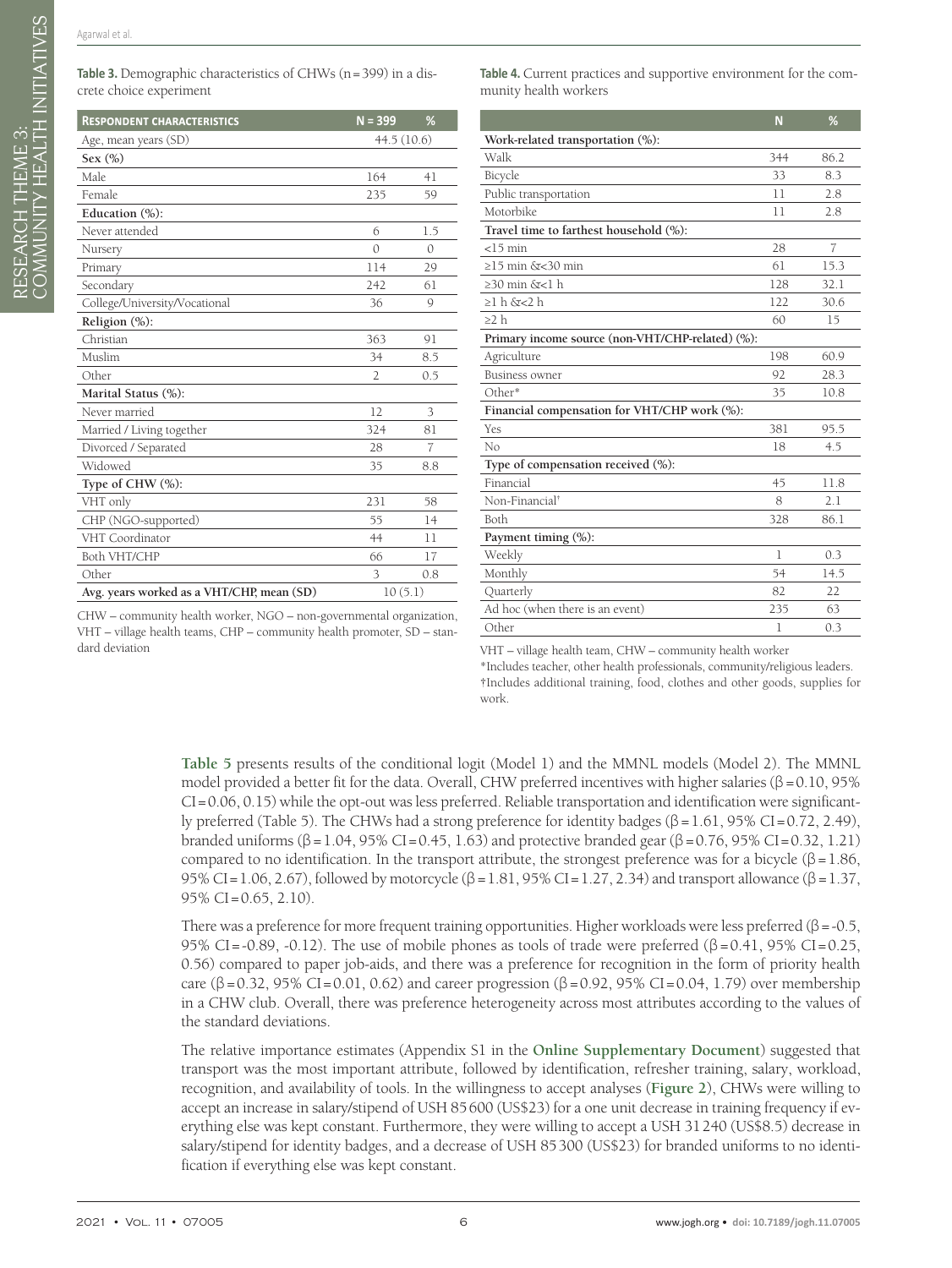#### <span id="page-6-0"></span>**Table 5.** CHW incentive preferences using conditional logit and a mixed multinomial logit models

|                                                                    | MODEL 1A $(*)$ |           |                  |            | <b>MODEL 2B (†)</b> |                  |                       |           |                  |
|--------------------------------------------------------------------|----------------|-----------|------------------|------------|---------------------|------------------|-----------------------|-----------|------------------|
| Attribute                                                          | Mean           | <b>SE</b> | 95% CI           | Mean#,     | <b>SE</b>           | 95% CI           | <b>SD<sub>§</sub></b> | <b>SE</b> | 95% CI           |
| Stipend                                                            | 0.04           | 0.03      | $(-0.01, 0.09)$  | 0.10       | 0.02                | (0.06, 0.15)     | 0.11                  | 0.02      | (0.60, 1.13)     |
| Refresher trainings (Ref: quarterly training)                      | $-0.359$       | 0.16      | $(-0.01, -0.03)$ | $-0.53$    | 0.18                | $(-0.89, -0.17)$ | 0.25                  | 0.05      | (0.15, 0.35)     |
| Identification:                                                    |                |           |                  |            |                     |                  |                       |           |                  |
| No identification                                                  |                | Reference |                  |            | Reference           |                  |                       |           |                  |
| Identity badges                                                    | 0.869          | 0.43      | $(-0.66, -0.03)$ | 1.61       | 0.45                | (0.72, 2.49)     | $-0.12$               | 0.37      | $(-0.84, 0.61)$  |
| Branded uniforms                                                   | 0.35           | 0.33      | (0.01, 1.71)     | 1.04       | 0.30                | (0.45, 1.63)     | 0.369                 | 0.17      | (0.03, 0.69)     |
| Branded protective gear                                            | 0.511          | 0.19      | $(-0.30, 0.99)$  | 0.76       | 0.23                | (0.32, 1.21)     | $-0.359$              | 0.15      | $(-0.64, -0.05)$ |
| Availability of tools:                                             |                |           |                  |            |                     |                  |                       |           |                  |
| Paper job aids and manuals                                         | Reference      |           |                  |            | Reference           |                  |                       |           |                  |
| Work mobile phones                                                 | 0.24           | 0.05      | (0.14, 0.34)     | 0.41       | 0.08                | (0.25, 0.56)     | 0.51                  | 0.09      | (0.34, 0.68)     |
| Means of transport:                                                |                |           |                  |            |                     |                  |                       |           |                  |
| No transport                                                       | Reference      |           |                  |            | Reference           |                  |                       |           |                  |
| Bicycle                                                            | 1.35           | 0.33      | (0.70, 2.01)     | 1.86       | 0.41                | (1.06, 2.67)     | $-0.39$               | 0.21      | $(-0.80, 0.02)$  |
| Transport allowance                                                | 1.29           | 0.36      | (0.58, 2.00)     | 1.37       | 0.37                | (0.65, 2.10)     | 0.55                  | 0.18      | (0.19, 0.91)     |
| Motorcycle                                                         | 1.54           | 0.28      | (0.99, 2.09)     | 1.81       | 0.27                | (1.27, 2.34)     | 1.32                  | 0.17      | (0.99, 1.66)     |
| Recognition:                                                       |                |           |                  |            |                     |                  |                       |           |                  |
| Being a member of VHT club                                         |                | Reference |                  |            | Reference           |                  |                       |           |                  |
| Low interest credit for starting small business                    | $-0.02$        | 0.26      | $(-0.52, 0.49)$  | 0.36       | 0.24                | $(-0.11, 0.83)$  | 0.70                  | 0.14      | (0.43, 0.97)     |
| Priority health care for immediate family<br>members and referrals | 0.02           | 0.18      | $(-0.33, 0.37)$  | 0.329      | 0.16                | (0.01, 0.62)     | 0.84                  | 0.14      | (0.58, 1.11)     |
| Career progression                                                 | 0.38           | 0.46      | $(-0.52, 1.27)$  | 0.92       | 0.45                | (0.04, 1.79)     | 0.359                 | 0.16      | (0.03, 0.67)     |
| Workload (Ref: minimum workload)                                   | $-0.18$        | 0.21      | $(-0.59, 0.23)$  | $-0.5$     | 0.20                | $(-0.89, -0.12)$ | 0.12                  | 0.28      | $(-0.43, 0.67)$  |
| Opt-out (alternative specific constant)                            | $-4.38$        | 0.44      | $(-5.23, -3.53)$ | $-4.73$    | 0.67                | $(-6.05, -3.41)$ | 0.27                  | 0.76      | $(-1.21, 1.75)$  |
| No. of respondents                                                 | 399            |           |                  | 399        |                     |                  |                       |           |                  |
| No. of observations                                                | 14364          |           |                  | 14364      |                     |                  |                       |           |                  |
| Log-likelihood                                                     | $-2966.03$     |           |                  | $-2868.75$ |                     |                  |                       |           |                  |
| Likelihood ratio $(\chi^2)$                                        | 928.75         |           |                  | 1097.57    |                     |                  |                       |           |                  |

CI – confidence interval, SD – standard deviation, SE – standard error, VHT – village health team, CHW – community health worker \*Conditional logit model.

†Mixed logit model using Stata's mixlogit command and 500 Halton draws.

‡The coefficient (mean) represents the mean marginal utility of each attribute conditional on other attributes in a choice set.

§The standard deviation of the random coefficients represents the inter-respondent heterogeneity in preferences.

¶*P*<0.05.

‖*P*<0.01.

<span id="page-6-1"></span>



## **DISCUSSION**

The results of this study highlight findings that have been identified in other CHW programs globally, and validates that CHWs are not solely motivated by monetary compensation alone [[5](#page-8-4)[,6](#page-8-6)[,13](#page-9-17)[,15,](#page-9-6)[20](#page-9-18),[21](#page-9-5),[35](#page-10-3)-[40](#page-10-4)]. This study also further identifies that while CHWs need a reasonable salary or monetary compensation for their role, other aspects of the job are also important to consider [\[5](#page-8-4),[6](#page-8-6)[,20,](#page-9-18)[35](#page-10-3),[37](#page-10-5)]. In this study, we identified that CHWs in Uganda valued jobs with reliable transportation, appropriate identification in the form or identity badges or branded uniforms, consistent training, higher salaries, less intense workload, recognition in the form of priority health care for themselves and community members they refer to health care facilities, opportunities for career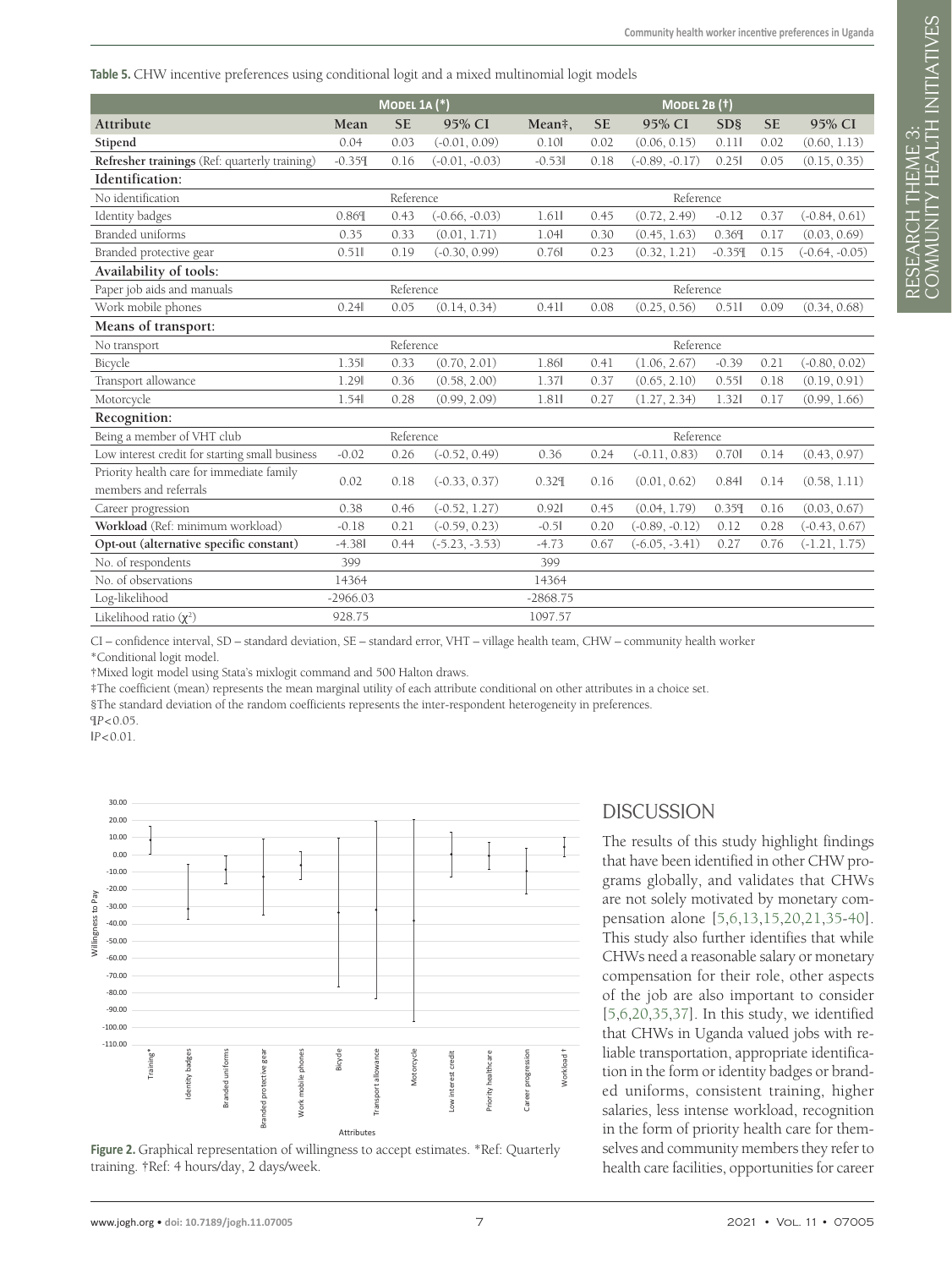progression, and mobile job-aids, in this order. We also identified that the CHWs in Uganda were willing to accept a decrease in salary in exchange for more frequent training, as well as for formal identification such as identify badges and branded uniforms.

Transportation was identified as a key motivator, with the provision of bicycles being strongly preferred, closely followed by motorcycles and transportation allowances. Providing means of transport enables CHWs better access to communities, and enables them to perform their responsibilities more efficiently and effectively [[5](#page-8-4)[,15,](#page-9-6)[21](#page-9-5)[,36](#page-10-6),[37](#page-10-5)]. CHWs also reported having to pay out-of-pocket for transportation to attend meetings or reach communities, which affects their own livelihoods especially when it is not reimbursable ([15](#page-9-6),[37](#page-10-5)[,40\]](#page-10-4). Out of the three, transportation allowances were the least preferred, likely because there may be concerns with ensuring that the allowances reach CHWs in a consistent and timely manner; this is also consistent with the previous DCE conducted in Uganda [[5,](#page-8-4)[15](#page-9-6)[,20,](#page-9-18)[37](#page-10-5)]. It is also critical to consider the longevity and sustainability of these transport options (eg, bicycle, motorcycle) as they are not a one-time provision, and likely require maintenance.

Provision of refresher trainings are strongly desired by CHWs [\[15,](#page-9-6)[37](#page-10-5),[39](#page-10-7)[-42](#page-10-8)]. Trainings allow CHWs to not only reinforce old skills and learnings, but also learn new ones – which enables them to better support their communities; this could be through learning how to better identify and treat illnesses, or learning new methods to engage the community [\[15](#page-9-6),[41\]](#page-10-9). In this study, there was a strong preference for quarterly-held refresher trainings, as compared to the less frequently held ones. While refresher trainings were considered to be an incentive within this context, it should be noted that trainings are technically not incentives, given that it is through trainings that CHWs can function and provide services within their roles [\[36](#page-10-6)]. Trainings should be considered a guaranteed fixture in their job, whereas features of trainings can be considered incentives. Trainings can signify potential career progression, supporting CHWs in finding more meaning and value in their work [\[15](#page-9-6),[40](#page-10-4)]. Additionally, trainings are often associated with monetary rewards (eg, honorariums and transportation allowances), which can also be considered forms of financial incentives [\[37](#page-10-5)].

Means of identification is critical for CHWs, as it simultaneously asserts their credibility and promotes their recognition by communities and health care facilities [\[35](#page-10-3),[40](#page-10-4)[,41](#page-10-9)]. This study indicated that CHWs preferred having a method of identification over no identification at all, strongly preferring the option for identification cards. They also indicated preferences for branded uniforms and branded protective gear. Ways in which to recognize CHWs included career progression, priority health care for immediate family members, low interest credit for starting a small business, and membership in a VHT club. CHWs preferred career progress and priority health care, akin to other studies [[7](#page-9-0)[,42\]](#page-10-8). Given that CHWs find value in the work that they do, this could mean that CHWs want to see improvements in their working conditions and the types of tangible recognition options available to them [[15\]](#page-9-6).

Job-aids generally can help provide CHWs with more credibility and ability to do their jobs [[38,](#page-10-10)[41\]](#page-10-9). Mobile phones were preferred over the use of paper-based job aids. Mobile phones can encompass a wide range of activities that can support CHWs' responsibilities, ranging from having job-aids built-in, being a data collection device, and supporting communication with both the community and supervisors [\[36](#page-10-6)]. CHWs also preferred a lighter workload (4 hours a day for 2 days a week) compared to heavier ones (8 hours a day for 2 days a week; 4 hours a day for 4 days a week). Heavy workloads play a significant role in demotivating CHWs, and result in poor job satisfaction [[37](#page-10-5)]. This is often exacerbated by the lack of financial compensation or incentives provided to CHWs, as a higher workload can also result in less availability for income-generating activities [\[13\]](#page-9-17).

Several discrete choice experiments conducted in other African countries have comparable results to our study. In Uganda, a DCE was conducted amongst 183 CHWs, identifying incentive packages that comprised of a branded T-shirt, badge, and bicycle, followed by a mobile phone as a priority [\[15](#page-9-6)]. In a DCE study conducted among 199 CHWs in Kenya, it was noted that CHWs had a preference for community appreciation for their work [\[21\]](#page-9-5). In another DCE study in Ghana involving community health officers, opportunities for career development was identified as a priority [\[43\]](#page-10-11). A DCE study with 66 community-based mobilizers in Tanzania suggested that identity cards, bimonthly trainings, supervision, and a monthly flat renumeration were critical, similar to findings from our study [\[35](#page-10-3)]. The importance of non-monetary incentives (eg, recognition, opportunities for advancement) has also been identified by the 2018 WHO guideline on health policy and system support to optimize CHW programs. This study contributes to the evidence on the types of incentive packages and bundling of financial and non-financial incentives that would be effective in improving the performance of CHW programs [[1\]](#page-8-0).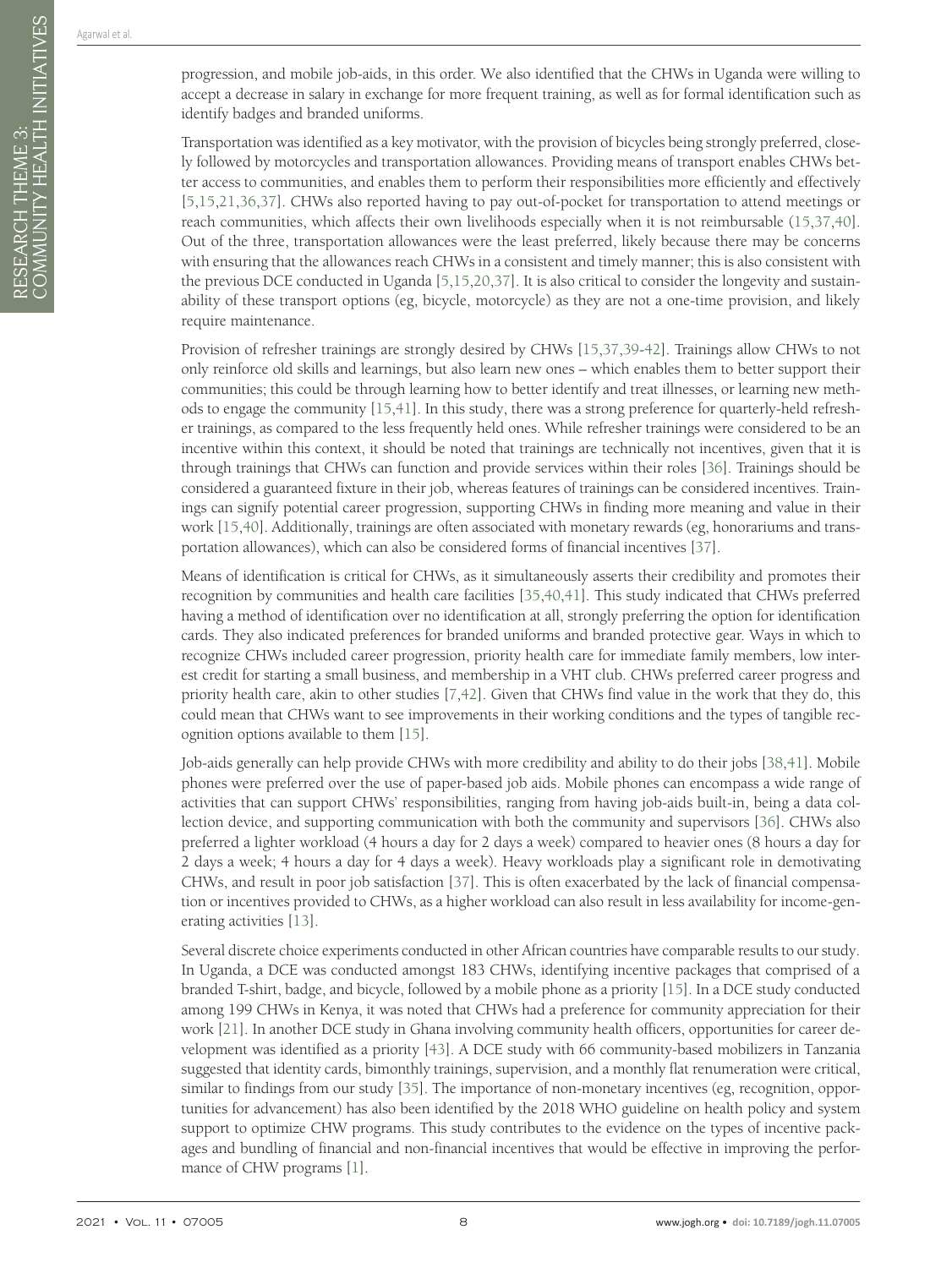DCEs help provide a more concrete understanding of incentive preferences considered desirable by CHWs. By conducting FGDs and IDIs with CHWs, CHW supervisors, and policy-/national-level stakeholders in *Phase 1*, our study enabled a more robust understanding of stakeholder perspectives, which consequently helped inform pragmatic list of incentive attributes that were tested as part of the DCE. While this study is not nationally representative, it provides results that are more broadly generalizable across different types of CHWs, given the broad geographic reach of the study, and the enrollment of different types of CHWs (eg, VHTs, CHPs) in the study group. However, as with most DCEs, a significant limitation is that the job/incentive attributes presented to CHWs were hypothetical and constitute stated preferences. CHW preferences may also change based on their prior experiences and organizational affiliations. It is possible that the hypothetical scenarios were not fully understood, or that the CHWs chose options that they felt were more likely to be implemented. To better understand how the scenarios and preferences indicated in this study affect and influence CHW motivation and retention, it would be beneficial to practically test them. An appropriate next step would be to test, under effectiveness settings, how implementation of a combination of incentives identified by this study can pragmatically yield improvements in CHW performance and motivation, as well as community health outcomes.

## **CONCLUSION**

The study reinforces the fact that salary, though an important attribute, alone does not address the needs of CHWs in Uganda. The study provides important insights on the wide range of job characteristics that are identified as critical from the CHW perspective. CHW programs, though effective, continue to face challenges in terms of retention and poor performance, in part due to a working environment that is not supportive. It is important to recognize factors in CHW work environments that limit their work satisfaction, motivation, and ultimately their performance. By working towards improving their working conditions, it can ideally lead to improvements not only in their retention, but also for community health outcomes.

**Acknowledgements:** The authors thank the Republic of Uganda's Ministry of Health and Pathfinder International for their support in the design and implementation of this study. The authors specifically thank Dr Richard Kabanda, Ag. Commissioner for health promotion, education and communication, MoH, Uganda, for his insights on the study questionnaire and approach. The authors would also like to thank the VHTs, CHPs, their supervisors, and representatives from the government, non-governmental organizations (AMREF, BRAC, Living Goods), and Makerere University School of Public Health for providing their time and input for a more contextualized understanding of CHW needs in Uganda.

**Funding:** This report was supported by a grant of the Bill & Melinda Gates Foundation. The funders had no role in the design and implementation of the study.

**Authorship contributions:** SA and RK conceptualized the study. SA, RK, and CEW developed study protocol. TA and DM led the field data collection approach. SA and MO conducted the analyses for this study. CEW is the overall PI for this multi-country study. SA and SP wrote and finalized this paper, with MO, TA, DM, and CEW providing revisions and feedback. All named authors had a role in the design, implementation, or analysis of this study.

**Competing interests:** The authors completed the ICMJE Unified Competing Interest form (available upon request from the corresponding author), and declare no conflicts of interests.

#### **Additional material**

<span id="page-8-5"></span>[Online Supplementary Document](http://jogh.org/documents/2021/jogh-11-07005-s001.pdf)

- <span id="page-8-0"></span>1 World Health Organization, WHO, World Health Organization. WHO Guideline on health policy and system support to optimize community health worker programmes. Geneva, Switzerland; 2018.
- <span id="page-8-1"></span>2 Government of Uganda, Bureau of Statistics. Uganda Demographic and Health Survey 2016. 2016. Available: www.DHSprogram.com. Accessed: 1 November 2020.
- <span id="page-8-2"></span>3 Haines A, Sanders D, Lehmann U, Rowe AK, Lawn JE, Jan S, et al. Achieving child survival goals: potential contribution of community health workers. Lancet. 2007;369:2121-31. [Medline:17586307](https://www.ncbi.nlm.nih.gov/entrez/query.fcgi?cmd=Retrieve&db=PubMed&list_uids=17586307&dopt=Abstract) [doi:10.1016/S0140-6736\(07\)60325-0](https://doi.org/10.1016/S0140-6736(07)60325-0)
- <span id="page-8-3"></span>4 Republic of Uganda Ministry of Health, United Nations, IDEAL Development Consults Limited, Pathfinder International. National Village Health Teams (VHT). Assessment in Uganda. 2015;(March):339.
- <span id="page-8-4"></span>5 Mays DC, O'Neil EJ, Mworozi EA, Lough BJ, Tabb ZJ, Whitlock AE, et al. Supporting and retaining Village Health Teams: An assessment of a community health worker program in two Ugandan districts. Int J Equity Health. 2017;16:129. [Med](https://www.ncbi.nlm.nih.gov/entrez/query.fcgi?cmd=Retrieve&db=PubMed&list_uids=28728553&dopt=Abstract)[line:28728553](https://www.ncbi.nlm.nih.gov/entrez/query.fcgi?cmd=Retrieve&db=PubMed&list_uids=28728553&dopt=Abstract) [doi:10.1186/s12939-017-0619-6](https://doi.org/10.1186/s12939-017-0619-6)
- <span id="page-8-6"></span>6 Nkonki L, Cliff J, Sanders D. Lay health worker attrition: important but often ignored. Bull Word Health Org. 2011;89:919- 23. [Medline:22271950](https://www.ncbi.nlm.nih.gov/entrez/query.fcgi?cmd=Retrieve&db=PubMed&list_uids=22271950&dopt=Abstract) [doi:10.2471/BLT.11.087825](https://doi.org/10.2471/BLT.11.087825)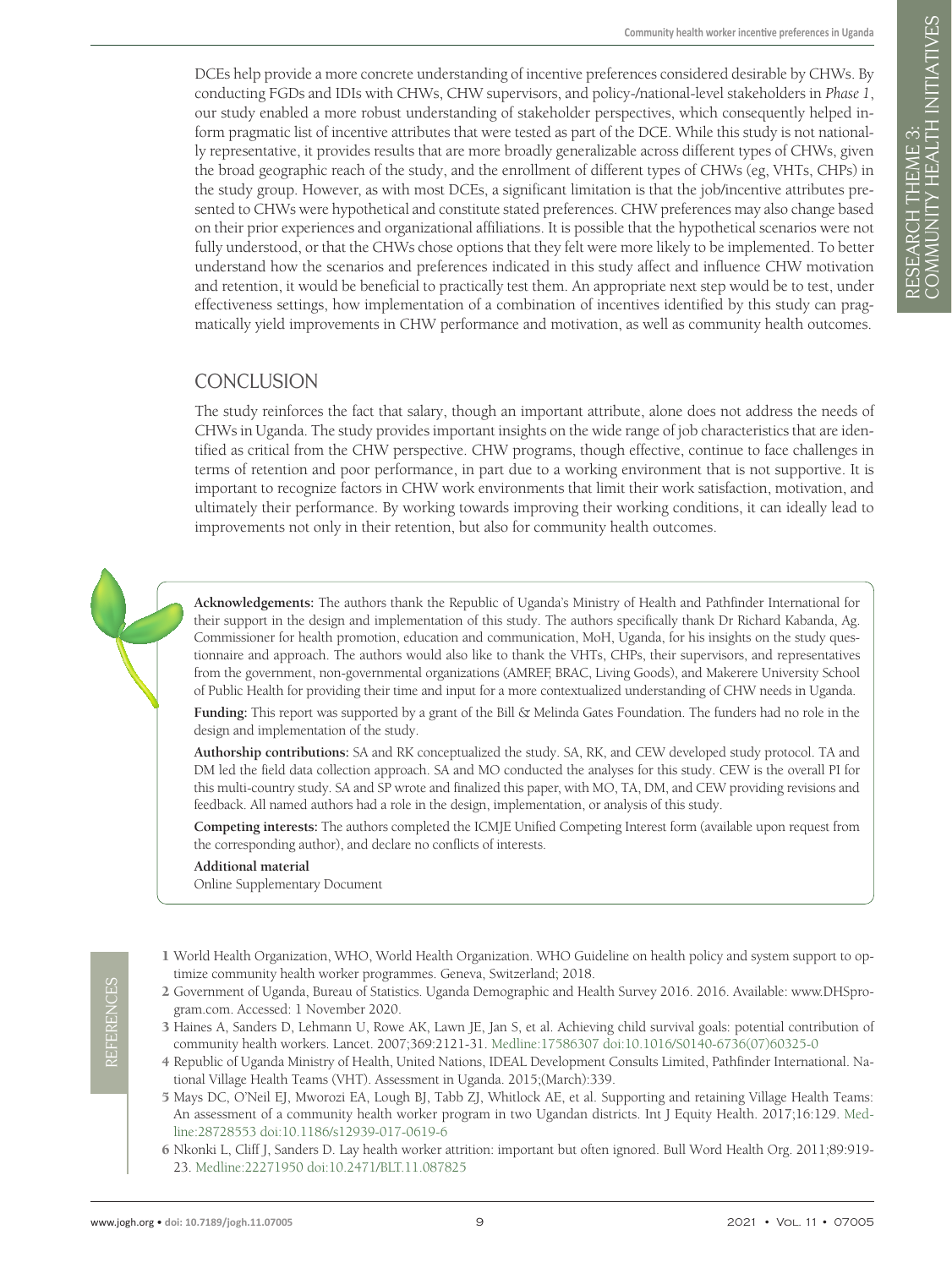Agarwal et al.

- <span id="page-9-0"></span>7 Brunie A, Chen M, Akol A. Qualitative assessment of the application of a discrete choice experiment with community health workers in Uganda: Aligning incentives with preferences. Glob Health Sci Pract. 2016;4:684-93. [Medline:28031305](https://www.ncbi.nlm.nih.gov/entrez/query.fcgi?cmd=Retrieve&db=PubMed&list_uids=28031305&dopt=Abstract) [doi:10.9745/GHSP-D-16-00070](https://doi.org/10.9745/GHSP-D-16-00070)
- <span id="page-9-1"></span>8 O'Donovan J, Stiles CE, Sekimpi D, Ddumba I, Winters N, O'Neil E. Potential challenges of implementing the community health extension worker programme in Uganda. BMJ Glob Health. 2018;3:e000960. [Medline:30116596](https://www.ncbi.nlm.nih.gov/entrez/query.fcgi?cmd=Retrieve&db=PubMed&list_uids=30116596&dopt=Abstract) [doi:10.1136/bm](https://doi.org/10.1136/bmjgh-2018-000960)[jgh-2018-000960](https://doi.org/10.1136/bmjgh-2018-000960)
- <span id="page-9-2"></span>9 Namuli Z. 15,000 recruits left jobless as government cancels new health extension workers policy. Nile Post. 2019. Available: https://nilepost.co.ug/2019/01/29/15000-recruits-left-jobless-as-government-cancels-new-health-extension-workers-policy/. Accessed: 17 August 2020.
- <span id="page-9-3"></span>10 World Health Organization. UNICEF. Declaration of Astana: Global Conference on Primary Healthcare. Geneva, Switzerland; 2018.
- <span id="page-9-4"></span>11 Mangham LJ, Hanson K, McPake B. How to do (or not to do)...Designing a discrete choice experiment for application in a low-income country. Health Policy Plan. 2009;24:151-8. [Medline:19112071](https://www.ncbi.nlm.nih.gov/entrez/query.fcgi?cmd=Retrieve&db=PubMed&list_uids=19112071&dopt=Abstract) [doi:10.1093/heapol/czn047](https://doi.org/10.1093/heapol/czn047)
- 12 Blaauw D, Erasmus E, Pagaiya N, Tangcharoensathein V, Mullei K, Mudhune S, et al. Policy interventions that attract nurses to rural areas: a multicountry discrete choice experiment. Bull World Health Organ. 2010;88:350-6. [Medline:20461141](https://www.ncbi.nlm.nih.gov/entrez/query.fcgi?cmd=Retrieve&db=PubMed&list_uids=20461141&dopt=Abstract) [doi:10.2471/BLT.09.072918](https://doi.org/10.2471/BLT.09.072918)
- <span id="page-9-17"></span>13 Kasteng F, Settumba S, Källander K, Vassall A. Valuing the work of unpaid community health workers and exploring the incentives to volunteering in rural Africa. Health Policy Plan. 2016;31:205-16. [Medline:26001813](https://www.ncbi.nlm.nih.gov/entrez/query.fcgi?cmd=Retrieve&db=PubMed&list_uids=26001813&dopt=Abstract) [doi:10.1093/heapol/czv042](https://doi.org/10.1093/heapol/czv042)
- 14 Bijlenga D, Bonsel GJ, Birnie E. Eliciting willingness to pay in obstetrics: comparing a direct and an indirect valuation method for complex health outcomes. Health Econ. 2011;20:1392-406. [Medline:20967891](https://www.ncbi.nlm.nih.gov/entrez/query.fcgi?cmd=Retrieve&db=PubMed&list_uids=20967891&dopt=Abstract) [doi:10.1002/hec.1678](https://doi.org/10.1002/hec.1678)
- <span id="page-9-6"></span>15 Brunie A, Wamala-Mucheri P, Otterness C, Akol A, Chen M, Bufumbo L, et al. Keeping community health workers in Uganda motivated: Key challenges, facilitators, and preferred program inputs. Glob Health Sci Pract. 2014;2:103-16. [Medline:25276566](https://www.ncbi.nlm.nih.gov/entrez/query.fcgi?cmd=Retrieve&db=PubMed&list_uids=25276566&dopt=Abstract) [doi:10.9745/GHSP-D-13-00140](https://doi.org/10.9745/GHSP-D-13-00140)
- 16 Zhao Q, Yang MM, Huang Y-Y, Chen W. How to make hand hygiene interventions more attractive to nurses: A discrete choice experiment. PLoS One. 2018;13:e0202014. [Medline:30092024](https://www.ncbi.nlm.nih.gov/entrez/query.fcgi?cmd=Retrieve&db=PubMed&list_uids=30092024&dopt=Abstract) [doi:10.1371/journal.pone.0202014](https://doi.org/10.1371/journal.pone.0202014)
- 17 Honda A, Vio F. Incentives for non-physician health professionals to work in the rural and remote areas of Mozambique-a discrete choice experiment for eliciting job preferences. Hum Resour Health. 2015;13:23. [Medline:25924927](https://www.ncbi.nlm.nih.gov/entrez/query.fcgi?cmd=Retrieve&db=PubMed&list_uids=25924927&dopt=Abstract) [doi:10.1186/](https://doi.org/10.1186/s12960-015-0015-5) [s12960-015-0015-5](https://doi.org/10.1186/s12960-015-0015-5)
- 18 Winn LK, Lesser A, Menya D, Baumgartner JN, Kipkoech Kirui J, Saran I, et al. Motivation and satisfaction among community health workers administering rapid diagnostic tests for malaria in Western Kenya. J Glob Health. 2018;8:010401. [Med](https://www.ncbi.nlm.nih.gov/entrez/query.fcgi?cmd=Retrieve&db=PubMed&list_uids=29497500&dopt=Abstract)[line:29497500](https://www.ncbi.nlm.nih.gov/entrez/query.fcgi?cmd=Retrieve&db=PubMed&list_uids=29497500&dopt=Abstract) [doi:10.7189/jogh.06.0207028.010401](https://doi.org/10.7189/jogh.06.0207028.010401)
- 19 Robyn PJ, Shroff Z, Zang OR, Kingue S, Djienouassi S, Kouontchou C, et al. Addressing health workforce distribution concerns: a discrete choice experiment to develop rural retention strategies in Cameroon. Int J Health Policy Manag. 2015;4:169- 80. [Medline:25774374](https://www.ncbi.nlm.nih.gov/entrez/query.fcgi?cmd=Retrieve&db=PubMed&list_uids=25774374&dopt=Abstract) [doi:10.15171/ijhpm.2015.27](https://doi.org/10.15171/ijhpm.2015.27)
- <span id="page-9-18"></span>20 Abdel-All M, Angell B, Jan S, Howell M, Howard K, Abimbola S, et al. What do community health workers want? Findings of a discrete choice experiment among Accredited Social Health Activists (ASHAs) in India. BMJ Glob Health. 2019;4:e001509. [Medline:31263591](https://www.ncbi.nlm.nih.gov/entrez/query.fcgi?cmd=Retrieve&db=PubMed&list_uids=31263591&dopt=Abstract) [doi:10.1136/bmjgh-2019-001509](https://doi.org/10.1136/bmjgh-2019-001509)
- <span id="page-9-5"></span>21 Saran I, Winn L, Kipkoech Kirui J, Menya D, Prudhomme O'Meara W. The relative importance of financial and nonfinancial incentives for community health workers: evidence from a discrete choice experiment in western kenya. Soc Sci Med. 2020;246:112726. [Medline:31869666](https://www.ncbi.nlm.nih.gov/entrez/query.fcgi?cmd=Retrieve&db=PubMed&list_uids=31869666&dopt=Abstract) [doi:10.1016/j.socscimed.2019.112726](https://doi.org/10.1016/j.socscimed.2019.112726)
- <span id="page-9-7"></span>22 Bridges JFP, Hauber AB, Marshall D, Lloyd A, Prosser LA, Regier DA, et al. Conjoint analysis applications in health - A checklist: A report of the ISPOR Good Research Practices for Conjoint Analysis Task Force. Value Health. 2011;14:403-13. [Med](https://www.ncbi.nlm.nih.gov/entrez/query.fcgi?cmd=Retrieve&db=PubMed&list_uids=21669364&dopt=Abstract)[line:21669364](https://www.ncbi.nlm.nih.gov/entrez/query.fcgi?cmd=Retrieve&db=PubMed&list_uids=21669364&dopt=Abstract) [doi:10.1016/j.jval.2010.11.013](https://doi.org/10.1016/j.jval.2010.11.013)
- <span id="page-9-16"></span><span id="page-9-15"></span><span id="page-9-14"></span><span id="page-9-13"></span><span id="page-9-12"></span><span id="page-9-11"></span><span id="page-9-10"></span><span id="page-9-9"></span><span id="page-9-8"></span>23 Sawtooth Software, Inc. Sawtooth Software, Inc. Available: https://www.sawtoothsoftware.com/. Accessed: 1 November 2020.
- 2021 College Street College Street College Street College Street College Street College Street College Street College Street College Street College Street College Street College Street College Street College Street Coll 24 Brunette W, Sudar S, Sundt M, Larson C, Beorse J, Anderson R. Open Data Kit 2.0: A services-based application framework for disconnected data management. In: MobiSys 2017 - Proceedings of the 15th Annual International Conference on Mobile Systems, Applications, and Services. New York, New York, USA: Association for Computing Machinery, Inc; 2017.
	- 25 Hartung C, Anokwa Y, Brunette W, Lerer A, Tseng C, Borriello G. Open data kit: Tools to build information services for developing regions. In: ACM International Conference Proceeding Series. New York, New York, USA: ACM Press; 2010.
	- 26 Johnson R, Orme B. Getting the most from CBC. Sequim Sawtooth Softw Tech Pap2. 2003.
	- 27 Agarwal S, Anaba U, Abuya T, Kintu R, Casseus A, Hossain S, et al. Understanding incentive preferences of community health workers using discrete choice experiments: A multicountry protocol for Kenya, Uganda, Bangladesh and Haiti. BMJ Open. 2019;9:e033601. [Medline:31831550](https://www.ncbi.nlm.nih.gov/entrez/query.fcgi?cmd=Retrieve&db=PubMed&list_uids=31831550&dopt=Abstract) [doi:10.1136/bmjopen-2019-033601](https://doi.org/10.1136/bmjopen-2019-033601)
	- 28 McFadden D. Conditional logit analysis of qualitative choice behavior. In: Zarembka P, editor. Frontiers of Econometrics. New York, NY: Academic Press; 1973.
	- 29 Hauber AB, Gonzalez JM, Groothuis-Oudshoorn CGM, Prior T, Marshall DA, Cunningham C, et al. Statistical Methods for the Analysis of Discrete Choice Experiments: A Report of the ISPOR Conjoint Analysis Good Research Practices Task Force. Value Health. 2016;19:300-15. [Medline:27325321](https://www.ncbi.nlm.nih.gov/entrez/query.fcgi?cmd=Retrieve&db=PubMed&list_uids=27325321&dopt=Abstract) [doi:10.1016/j.jval.2016.04.004](https://doi.org/10.1016/j.jval.2016.04.004)
	- 30 McFadden D, Train K. Mixed MNL models for discrete response. J Appl Econ. 2000;15:447-70. [doi:10.1002/1099-](https://doi.org/10.1002/1099-1255(200009/10)15:5%3c447::AID-JAE570%3e3.0.CO;2-1) [1255\(200009/10\)15:5<447::AID-JAE570>3.0.CO;2-1](https://doi.org/10.1002/1099-1255(200009/10)15:5%3c447::AID-JAE570%3e3.0.CO;2-1)
	- 31 Obadha M, Barasa E, Kazungu J, Abiiro GA, Chuma J. Attribute development and level selection for a discrete choice experiment to elicit the preferences of health care providers for capitation payment mechanism in Kenya. Health Econ Rev. 2019;9:30. [Medline:31667632](https://www.ncbi.nlm.nih.gov/entrez/query.fcgi?cmd=Retrieve&db=PubMed&list_uids=31667632&dopt=Abstract) [doi:10.1186/s13561-019-0247-5](https://doi.org/10.1186/s13561-019-0247-5)